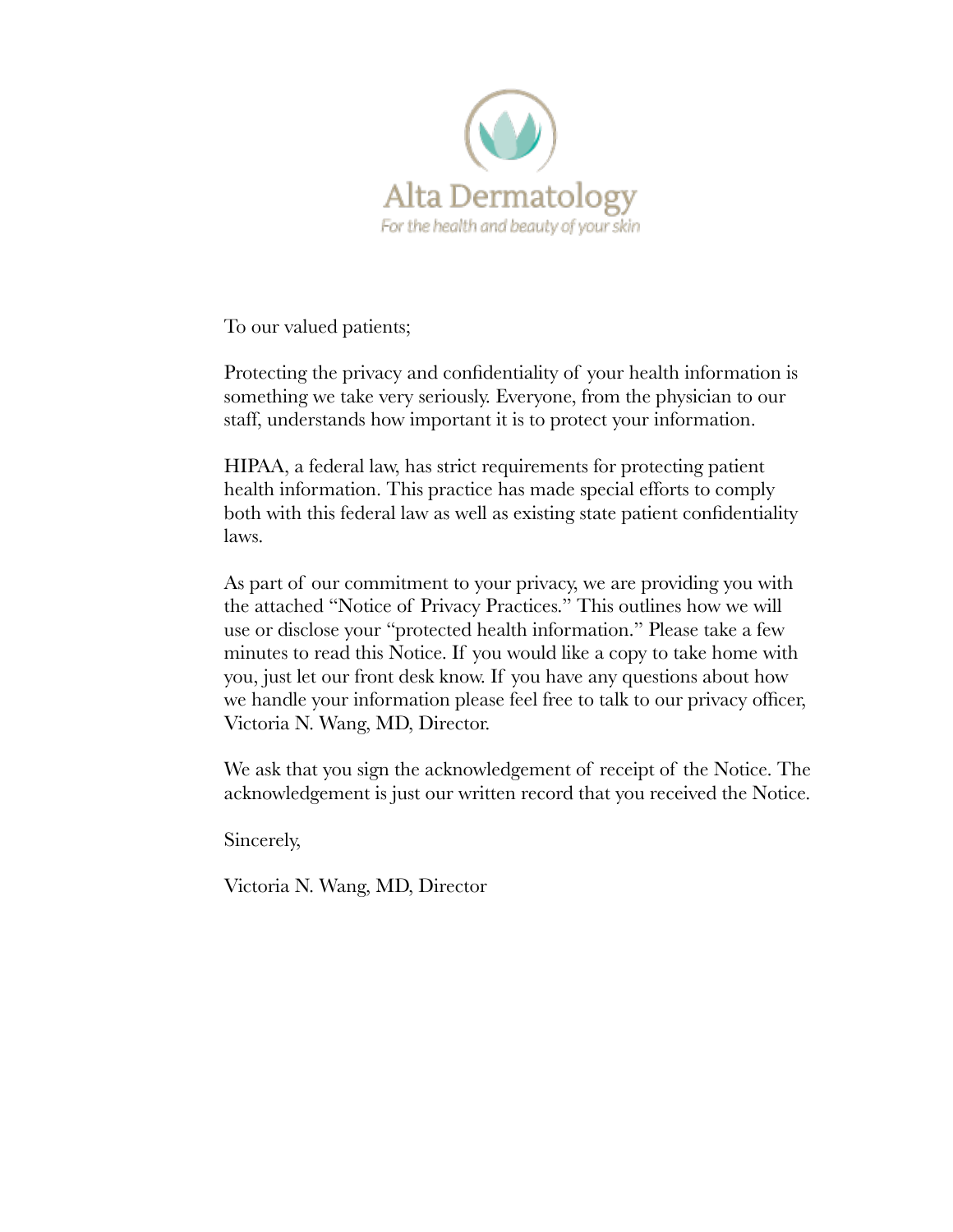

## **NOTICE OF PRIVACY PRACTICES**

# Alta Dermatology | 27882 Forbes Rd, Suite 201, Laguna Niguel, CA 92677 Victoria N. Wang, MD, Director | 949-364-9264

#### **Effective Date: November 3, 2014**

#### THIS NOTICE DESCRIBES HOW MEDICAL INFORMATION ABOUT YOU MAY BE USED AND DIS-CLOSED AND HOW YOU CAN GET ACCESS TO THIS INFORMATION. PLEASE REVIEW IT CARE-FULLY.

*We understand the importance of privacy and are committed to maintaining the confidentiality of your medical information. We make a record of the medical care we provide and may receive such records from others. We use these records to provide or enable other health care providers to provide quality medical care, to obtain payment for services provided to you as allowed by your health plan and to enable us to meet our professional and legal obligations to operate this medical practice properly. We are required by law to maintain the privacy of protected health information, to provide individuals with notice of our legal duties and privacy practices with respect to protected health information, and to notify affected individuals following a breach of unsecured protected health information. This notice describes how we may use and disclose your medical information. It also describes your rights and our legal obligations with respect to your medical information. If you have any questions about this Notice, please contact our Privacy Officer listed above.* 

#### **TABLE OF CONTENTS**

| C. |                                                     |
|----|-----------------------------------------------------|
| 1. | <b>Right to Request Special Privacy Protections</b> |
| 2. | <b>Right to Request Confidential Communications</b> |
| 3. | Right to Inspect and Copy                           |
| 4. | <b>Right to Amend or Supplement</b>                 |
| 5. | Right to an Accounting of Disclosures               |
| 6. | Right to a Paper or Electronic Copy of this Notice  |
|    |                                                     |
| Е. |                                                     |
|    |                                                     |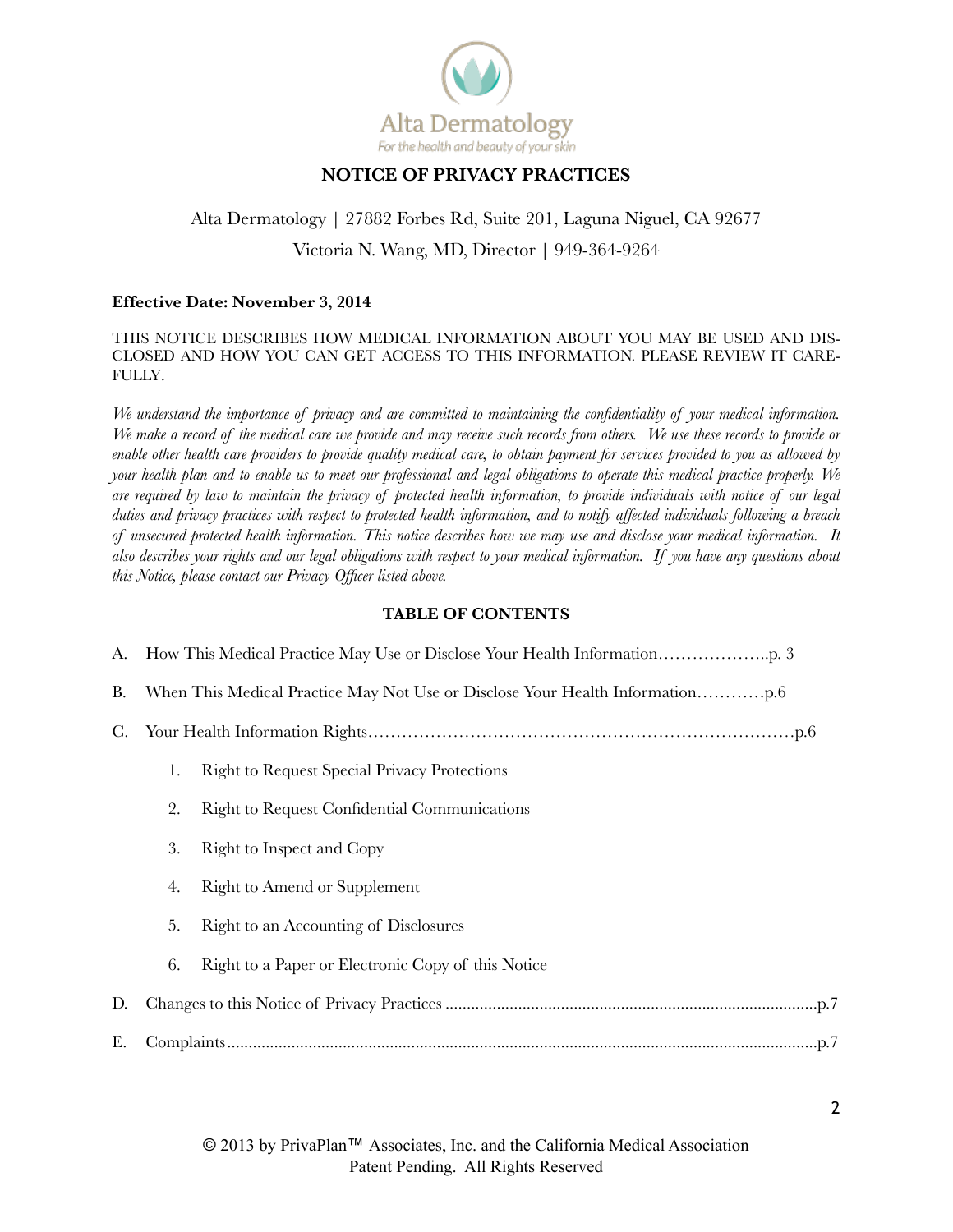### **A. How This Medical Practice May Use or Disclose Your Health Information**

The medical record is the property of this medical practice, but the information in the medical record belongs to you. The law permits us to use or disclose your health information for the following purposes:

- 1. Treatment. We use medical information about you to provide your medical care. We disclose medical information to our employees and others who are involved in providing the care you need. For example, we may share your medical information with other physicians or other health care providers who will provide services that we do not provide or we may share this information with a pharmacist who needs it to dispense a prescription to you, or a laboratory that performs a test. We may also disclose medical information to members of your family or others who can help you when you are sick or injured, or following your death.
- 2. Payment. We use and disclose medical information about you to obtain payment for the services we provide. For example, we give your health plan the information it requires for payment. We may also disclose information to other health care providers to assist them in obtaining payment for services they have provided to you.
- 3. Health Care Operations. We may use and disclose medical information about you to operate this medical practice. For example, we may use and disclose this information to review and improve the quality of care we provide, or the competence and qualifications of our professional staff. Or we may use and disclose this information to get your health plan to authorize services or referrals. We may also use and disclose this information as necessary for medical reviews, legal services and audits, including fraud and abuse detection and compliance programs and business planning and management. We may also share your medical information with our "business associates," such as our billing service, that perform administrative services for us. We have a written contract with each of these business associates that contains terms requiring them and their subcontractors to protect the confidentiality and security of your medical information. Although federal law does not protect health information which is disclosed to someone other than another healthcare provider, health plan, healthcare clearinghouse or one of their business associates, California law prohibits all recipients of healthcare information from further disclosing it except as specifically required or permitted by law. We may also share your information with other health care providers, health care clearinghouses or health plans that have a relationship with you, when they request this information to help them with their quality assessment and improvement activities, their patient-safety activities, their population-based efforts to improve health or reduce health care costs, protocol development, case management or care coordination activities, their review of competence, qualifications and performance of health care professionals, their training programs, their accreditation, certification or licensing activities, their activities related to contracts of health insurance or health benefits, or their health care fraud and abuse detection and compliance efforts. [*Participants in organized health care arrangements only should add*: We may also share medical information about you with the other health care providers, health care clearinghouses and health plans that participate with us in "organized health care arrangements" (OHCAs) for any of the OHCAs' health care operations. OHCAs include hospitals, physician organizations, health plans, and other entities which collectively provide health care services. A listing of the OHCAs we participate in is available from the Privacy Official.
- 4. Appointment Reminders. We may use and disclose medical information to contact and remind you about appointments. If you are not home, we may leave this information on your answering machine or in a message left with the person answering the phone.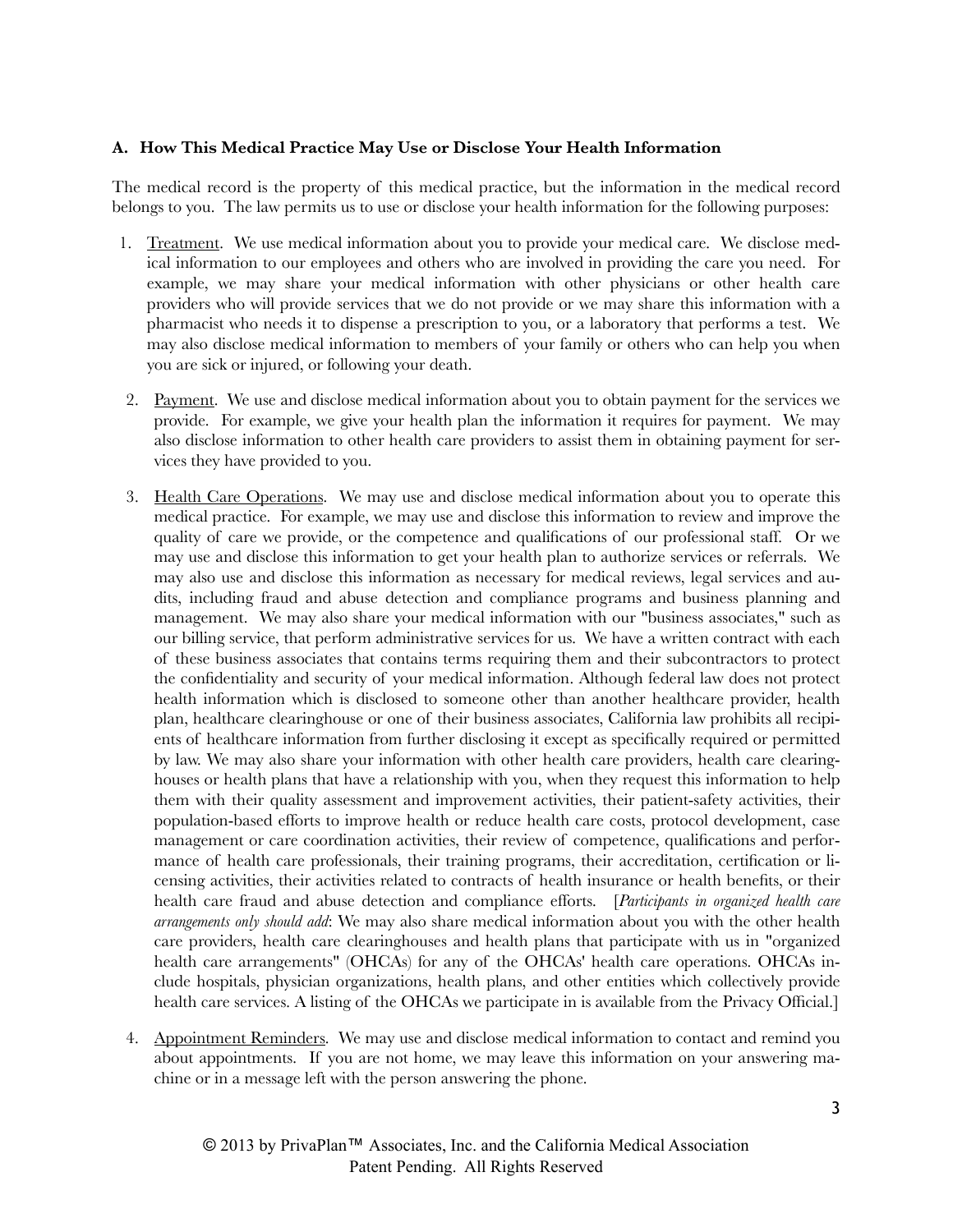- 5. Sign-in Sheet. We may use and disclose medical information about you by having you sign in when you arrive at our office. We may also call out your name when we are ready to see you.
- 6. Notification and Communication with Family. We may disclose your health information to notify or assist in notifying a family member, your personal representative or another person responsible for your care about your location, your general condition or, unless you had instructed us otherwise, in the event of your death. In the event of a disaster, we may disclose information to a relief organization so that they may coordinate these notification efforts. We may also disclose information to someone who is involved with your care or helps pay for your care. If you are able and available to agree or object, we will give you the opportunity to object prior to making these disclosures, although we may disclose this information in a disaster even over your objection if we believe it is necessary to respond to the emergency circumstances. If you are unable or unavailable to agree or object, our health professionals will use their best judgment in communication with your family and others.
- 7. Marketing. Provided we do not receive any payment for making these communications, we may contact you to encourage you to purchase or use products or services related to your treatment, case management or care coordination, or to direct or recommend other treatments, therapies, health care providers or settings of care that may be of interest to you. We may similarly describe products or services provided by this practice and tell you which health plans we participate in., We may receive financial compensation to talk with you face-to-face, to provide you with small promotional gifts, or to cover our cost of reminding you to take and refill your medication or otherwise communicate about a drug or biologic that is currently prescribed for you, but only if you either: (1) have a chronic and seriously debilitating or life-threatening condition and the communication is made to educate or advise you about treatment options and otherwise maintain adherence to a prescribed course of treatment, or (2) you are a current health plan enrollee and the communication is limited to the availability of more cost-effective pharmaceuticals. If we make these communications while you have a chronic and seriously debilitating or life-threatening condition, we will provide notice of the following in at least 14-point type: (1) the fact and source of the remuneration; and (2) your right to opt-out of future remunerated communications by calling the communicator's toll-free number. We will not otherwise use or disclose your medical information for marketing purposes or accept any payment for other marketing communications without your prior written authorization. The authorization will disclose whether we receive any financial compensation for any marketing activity you authorize, and we will stop any future marketing activity to the extent you revoke that authorization.
- 8. Sale of Health Information. We will not sell your health information without your prior written authorization. The authorization will disclose that we will receive compensation for your health information if you authorize us to sell it, and we will stop any future sales of your information to the extent that you revoke that authorization.
- 9. Required by Law. As required by law, we will use and disclose your health information, but we will limit our use or disclosure to the relevant requirements of the law. When the law requires us to report abuse, neglect or domestic violence, or respond to judicial or administrative proceedings, or to law enforcement officials, we will further comply with the requirement set forth below concerning those activities.
- 10. Public Health. We may, and are sometimes required by law, to disclose your health information to public health authorities for purposes related to: preventing or controlling disease, injury or disability; reporting child, elder or dependent adult abuse or neglect; reporting domestic violence; report-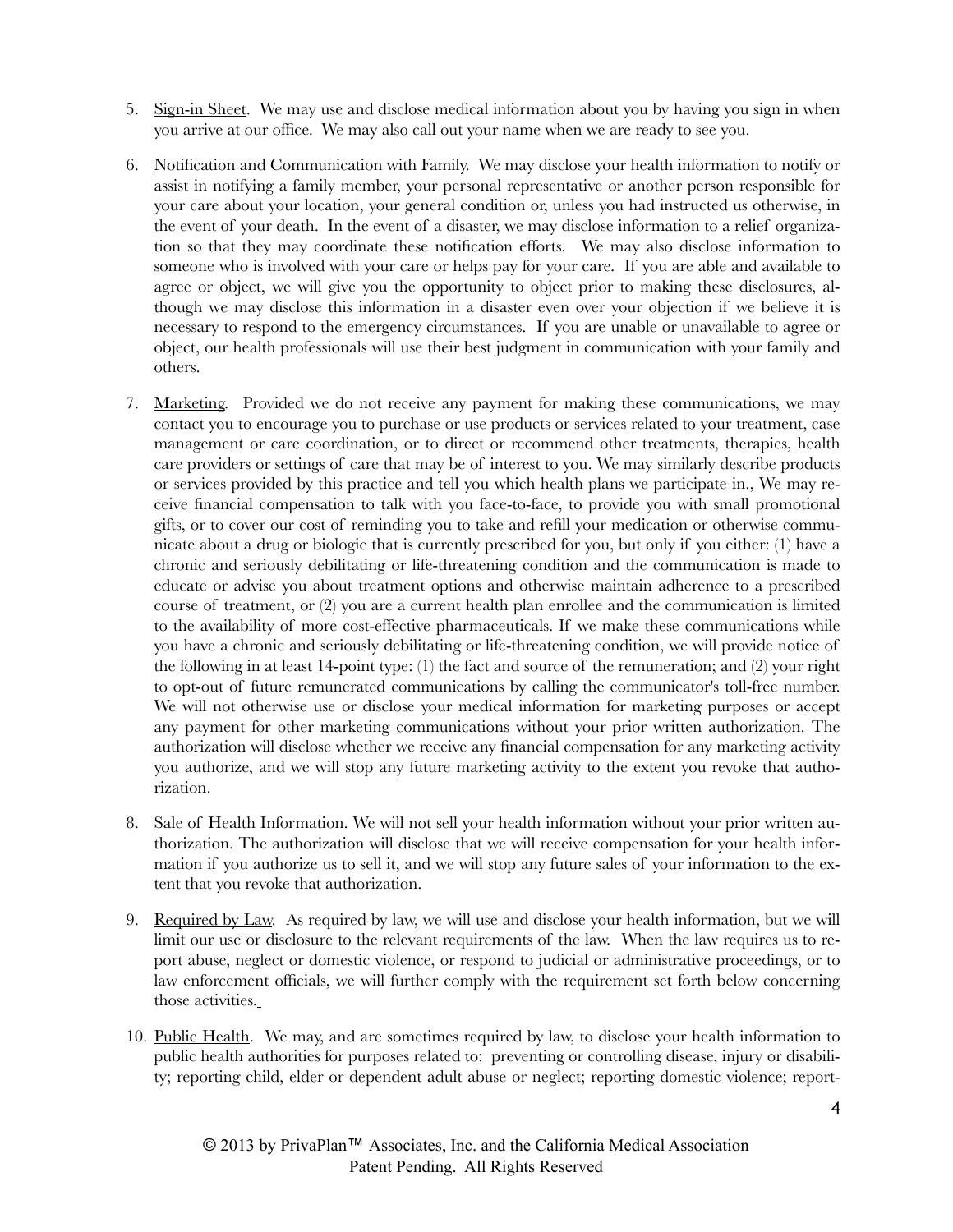ing to the Food and Drug Administration problems with products and reactions to medications; and reporting disease or infection exposure. When we report suspected elder or dependent adult abuse or domestic violence, we will inform you or your personal representative promptly unless in our best professional judgment, we believe the notification would place you at risk of serious harm or would require informing a personal representative we believe is responsible for the abuse or harm.

- 11. Health Oversight Activities. We may, and are sometimes required by law, to disclose your health information to health oversight agencies during the course of audits, investigations, inspections, licensure and other proceedings, subject to the limitations imposed by federal and California law.
- 12. Judicial and Administrative Proceedings. We may, and are sometimes required by law, to disclose your health information in the course of any administrative or judicial proceeding to the extent expressly authorized by a court or administrative order. We may also disclose information about you in response to a subpoena, discovery request or other lawful process if reasonable efforts have been made to notify you of the request and you have not objected, or if your objections have been resolved by a court or administrative order.
- 13. Law Enforcement. We may, and are sometimes required by law, to disclose your health information to a law enforcement official for purposes such as identifying of locating a suspect, fugitive, material witness or missing person, complying with a court order, warrant, grand jury subpoena and other law enforcement purposes.
- 14. Coroners. We may, and are often required by law, to disclose your health information to coroners in connection with their investigations of deaths.
- 15. Organ or Tissue Donation. We may disclose your health information to organizations involved in procuring, banking or transplanting organs and tissues.
- 16. Public Safety. We may, and are sometimes required by law, to disclose your health information to appropriate persons in order to prevent or lessen a serious and imminent threat to the health or safety of a particular person or the general public.
- 17. Proof of Immunization. We will disclose proof of immunization to a school where the law requires the school to have such information prior to admitting a student if you have agree to the disclosure on behalf of yourself or your dependent.
- 18. Specialized Government Functions. We may disclose your health information for military or national security purposes or to correctional institutions or law enforcement officers that have you in their lawful custody.
- 19. Worker's Compensation. We may disclose your health information as necessary to comply with worker's compensation laws. For example, to the extent your care is covered by workers' compensation, we will make periodic reports to your employer about your condition. We are also required by law to report cases of occupational injury or occupational illness to the employer or workers' compensation insurer.
- 20. Change of Ownership. In the event that this medical practice is sold or merged with another organization, your health information/record will become the property of the new owner, although you will maintain the right to request that copies of your health information be transferred to another physician or medical group.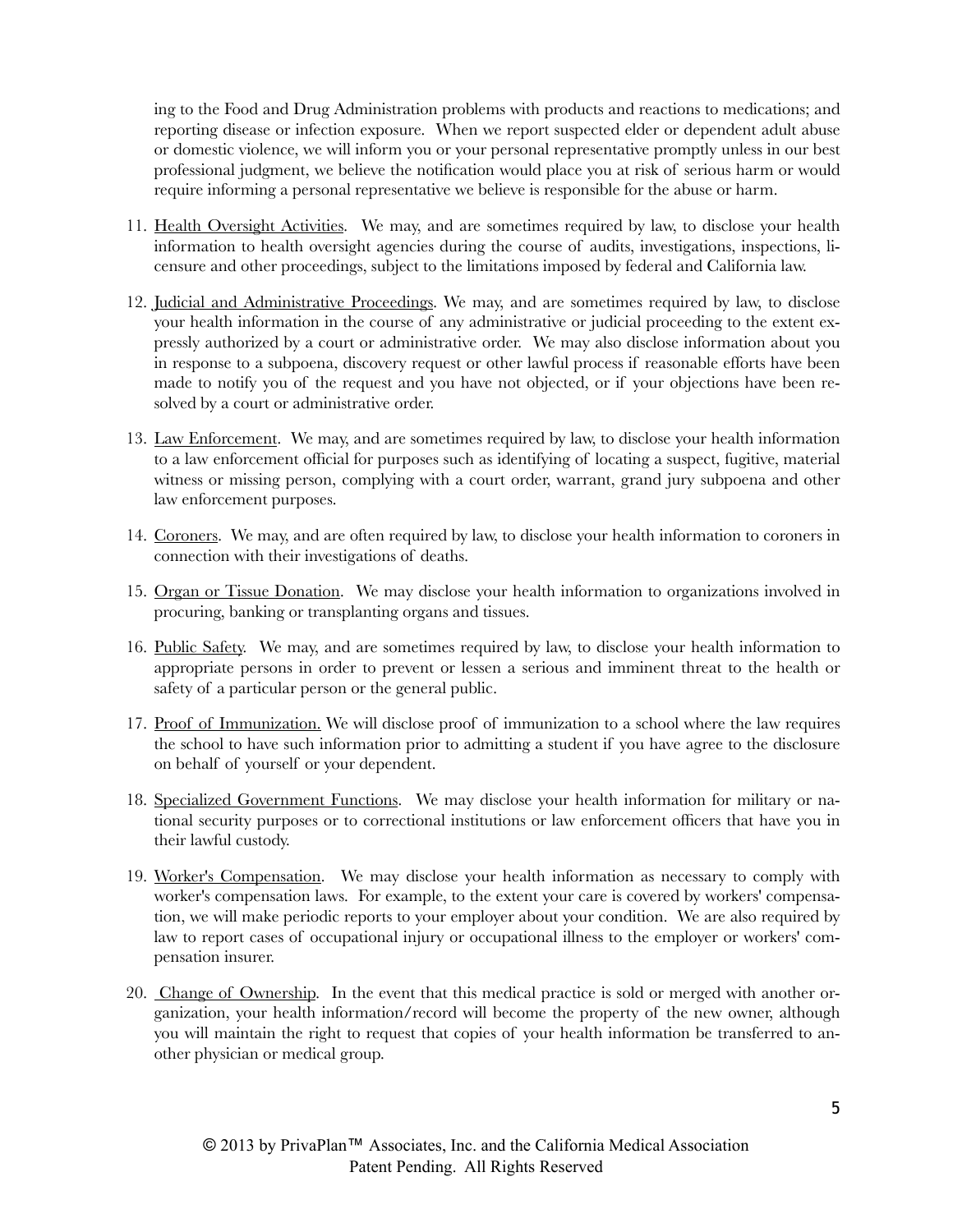- 21. Breach Notification. In the case of a breach of unsecured protected health information, we will notify you as required by law. If you have provided us with a current email address, we may use email to communicate information related to the breach. In some circumstances our business associate may provide the notification. We may also provide notification by other methods as appropriate.
- 22. Research. We may disclose your health information to researchers conducting research with respect to which your written authorization is not required as approved by an Institutional Review Board or privacy board, in compliance with governing law.
- 23. Fundraising. We may use or disclose your demographic information, the dates that you received treatment, the department of service, your treating physician, outcome information and health insurance status in order to contact you for our fundraising activities. If you do not want to receive these materials, notify the Privacy Officer listed at the top of this Notice of Privacy Practices and we will stop any further fundraising communications. Similarly, you should notify the Privacy Officer if you decide you want to start receiving these solicitations again.

## **B. When This Medical Practice May Not Use or Disclose Your Health Information**

Except as described in this Notice of Privacy Practices, this medical practice will, consistent with its legal obligations, not use or disclose health information which identifies you without your written authorization. If you do authorize this medical practice to use or disclose your health information for another purpose, you may revoke your authorization in writing at any time.

## **C. Your Health Information Rights**

- 1. Right to Request Special Privacy Protections. You have the right to request restrictions on certain uses and disclosures of your health information by a written request specifying what information you want to limit, and what limitations on our use or disclosure of that information you wish to have imposed. If you tell us not to disclose information to your commercial health plan concerning health care items or services for which you paid for in full out-of-pocket, we will abide by your request, unless we must disclose the information for treatment or legal reasons. We reserve the right to accept or reject any other request, and will notify you of our decision.
- 2. Right to Request Confidential Communications. You have the right to request that you receive your health information in a specific way or at a specific location. For example, you may ask that we send information to a particular email account or to your work address. We will comply with all reasonable requests submitted in writing which specify how or where you wish to receive these communications.
- 3. Right to Inspect and Copy. You have the right to inspect and copy your health information, with limited exceptions. To access your medical information, you must submit a written request detailing what information you want access to, whether you want to inspect it or get a copy of it, and if you want a copy, your preferred form and format. We will provide copies in your requested form and format if it is readily producible, or we will provide you with an alternative format you find acceptable, or if we can't agree and we maintain the record in an electronic format, your choice of a readable electronic or hardcopy format. We will also send a copy to any other person you designate in writing. We will charge a reasonable fee which covers our costs for labor, supplies, postage, and if requested and agreed to in advance, the cost of preparing an explanation or summary, as allowed by federal and California law. We may deny your request under limited circumstances. If we deny your request to access your child's records or the records of an incapacitated adult you are representing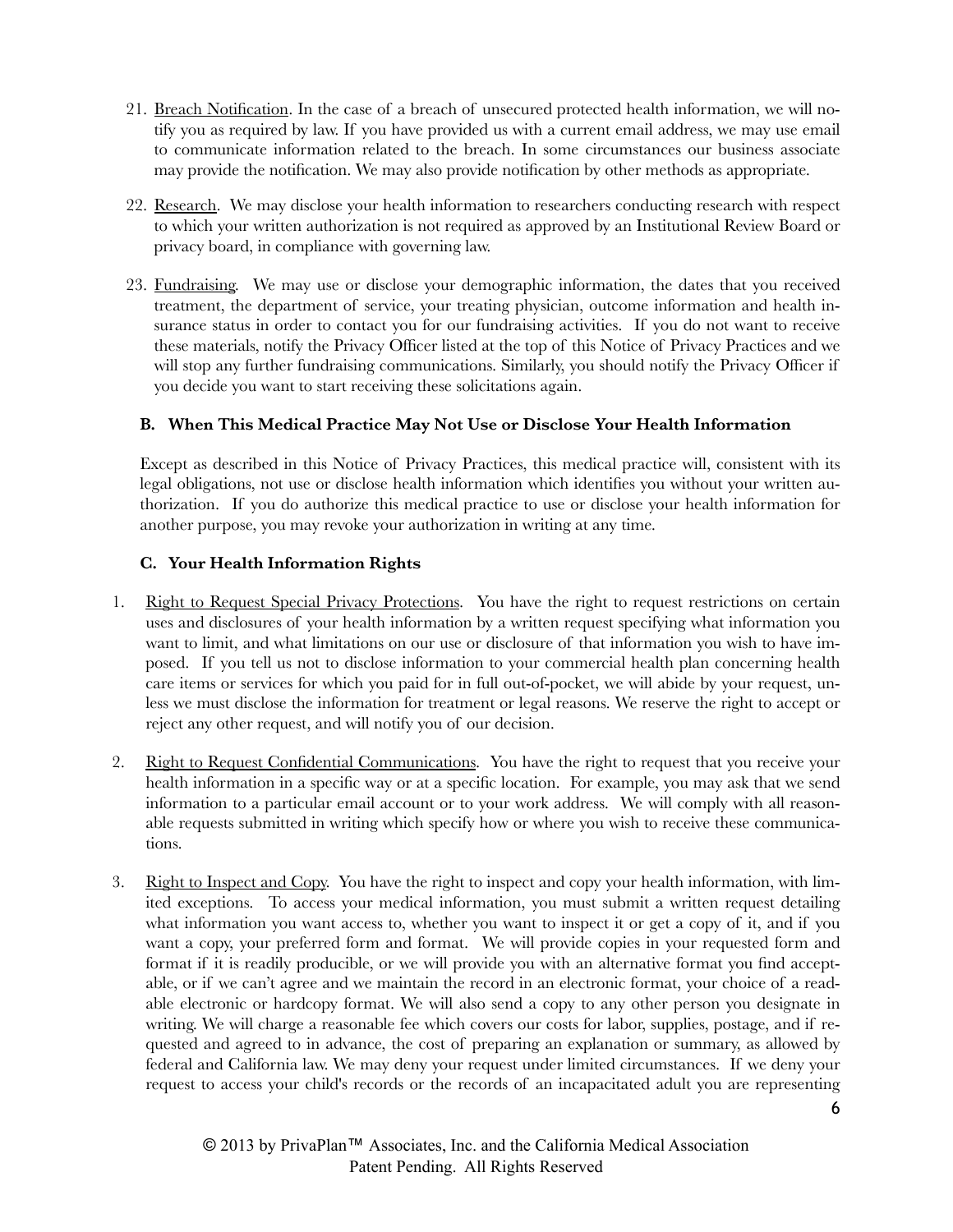because we believe allowing access would be reasonably likely to cause substantial harm to the patient, you will have a right to appeal our decision. If we deny your request to access your psychotherapy notes, you will have the right to have them transferred to another mental health professional.

- 4. Right to Amend or Supplement. You have a right to request that we amend your health information that you believe is incorrect or incomplete. You must make a request to amend in writing, and include the reasons you believe the information is inaccurate or incomplete. We are not required to change your health information, and will provide you with information about this medical practice's denial and how you can disagree with the denial. We may deny your request if we do not have the information, if we did not create the information (unless the person or entity that created the information is no longer available to make the amendment), if you would not be permitted to inspect or copy the information at issue, or if the information is accurate and complete as is. If we deny your request, you may submit a written statement of your disagreement with that decision, and we may, in turn, prepare a written rebuttal. You also have the right to request that we add to your record a statement of up to 250 words concerning anything in the record you believe to be incomplete or incorrect. All information related to any request to amend or supplement will be maintained and disclosed in conjunction with any subsequent disclosure of the disputed information.
- 5. Right to an Accounting of Disclosures. You have a right to receive an accounting of disclosures of your health information made by this medical practice, except that this medical practice does not have to account for the disclosures provided to you or pursuant to your written authorization, or as described in paragraphs 1 (treatment), 2 (payment), 3 (health care operations), 6 (notification and communication with family) and 18 (specialized government functions) of Section A of this Notice of Privacy Practices or disclosures for purposes of research or public health which exclude direct patient identifiers, or which are incident to a use or disclosure otherwise permitted or authorized by law, or the disclosures to a health oversight agency or law enforcement official to the extent this medical practice has received notice from that agency or official that providing this accounting would be reasonably likely to impede their activities.
- 6. You have a right to notice of our legal duties and privacy practices with respect to your health information, including a right to a paper copy of this Notice of Privacy Practices, even if you have previously requested its receipt by e-mail.

If you would like to have a more detailed explanation of these rights or if you would like to exercise one or more of these rights, contact our Privacy Officer listed at the top of this Notice of Privacy Practices.

## **D. Changes to this Notice of Privacy Practices**

We reserve the right to amend our privacy practices and the terms of this Notice of Privacy Practices at any time in the future. Until such amendment is made, we are required by law to comply with this Notice. After an amendment is made, the revised Notice of Privacy Protections will apply to all protected health information that we maintain, regardless of when it was created or received. We will keep a copy of the current notice posted in our reception area, and a copy will be available at each appointment. We will also post the current notice on our website.

## **E. Complaints**

Complaints about this Notice of Privacy Practices or how this medical practice handles your health information should be directed to our Privacy Officer listed at the top of this Notice of Privacy Practices.